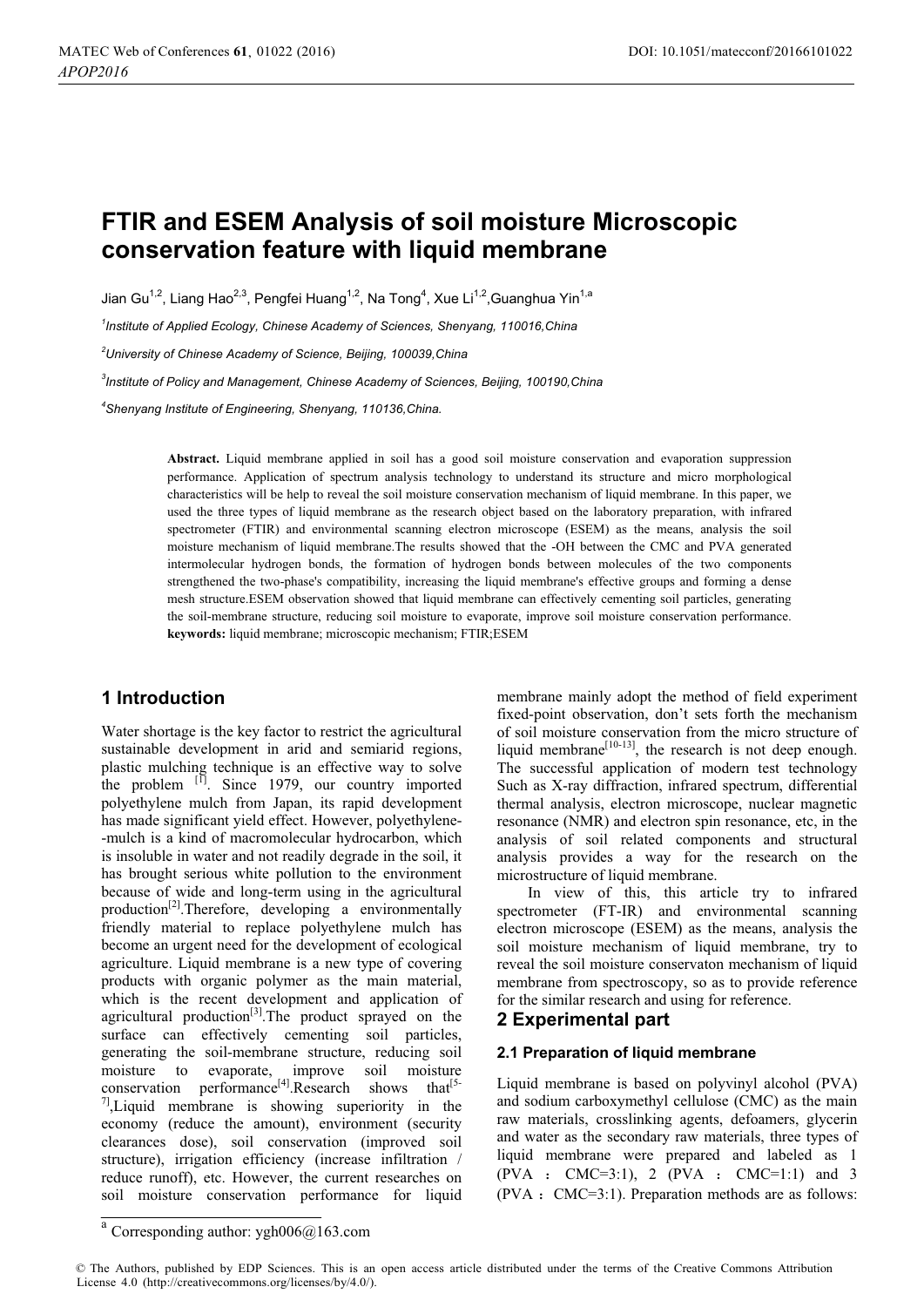The pure PVA powder and pure CMC powder were mixed in deionized water according to three ratios, bathing for 3 h at 80  $\degree$ C in the autoclave water, at the same time, constant stirring, the speed is 100r/min, the quality of the solution is obtained by 8%. After completely dissolved, add other auxiliary materials, 0.5h reaction, and the liquid membrane is prepared after cooling.

# **2.2 Test methods**

#### *2.2.1 Structure determination*

The liquid membrane and PVA and CMC liquid flows into the watch glass, film casting, placed on the bench at room temperature for three days, and then alternate. Use the Nicolet 6700 Fourier infrared spectrometer (FTIR) produced by the Thermo Fisher company for functional characterization of liquid membrane, measuring the absorption spectrum of liquid membrane and structural analysis.

#### *2.2.2 soil-liquid membrane microscopic moisture morphometric*

The three kinds of liquid membrane were dissolved in water at a concentration of 1:20,using 300kg /hm2of liquid.After thorough stirring, the solution was sprayed on the surface of the soil. An identical amount of water was sprayed as a control. The soil was sampledtwice a month for four monthsafter spraying.A QuantaTM 250 ESEM produced by American FEI Company was used to determine and analyze the micromorphology of the liquid membrane-treated soil.

# **3 Results**

#### **3.1. Structure Determination**

From the results of Figure 1, it can be seen that the PVA chain is flexible, while the CMC molecular chain contains a large number of ring structures.Although there is a big difference between the two groups of macromolecular chain structure, both of the PVA and the CMC molecules have a hydroxyl group, intermolecular hydrogen bonds between them can improve the compatibility between PVA and CMC.

In pure PVA film,  $3251 \text{cm}^{-1}$  is stretching vibration peak of -OH, 2906cm<sup>-1</sup> is -CH stretching vibration of, 1085cm<sup>-1</sup> is symmetrical and asymmetrical C-O absorption peak;Stretching vibration of pure CMC film - OH appears in  $3356 \text{cm}^{-1}$ , 2941cm<sup>-1</sup> is -CH stretching vibration peak,  $1600 \text{cm}^{-1}$  is -COONa groups  $C = 0$ symmetric and asymmetric vibration absorption peaks.When the CMC and PVA blended -OH on PVA molecular chains will bind with ionized carboxylate, compared to  $Na<sup>+</sup>$ , - OH has the functions of providing electronic, so  $C = O$  infrared absorption peak moves to the high number of wave.For liquid film, the position of

the OH peak was changed, and it appeared in the 3303cm-1, 3265cm-1 and 3200cm-1also shows CMC -OH and polyvinyl alcohol (PVA) -OH also produce intermolecular hydrogen bonds, the formation of intermolecular hydrogen bonds between the two components of molecular strengthen the compatibility between two phase, so that the liquid membrane formed a dense mesh structure, favorable for water and soil moisture conservation.



Figure1. FT-IR spactra of liquid membrane

#### **3.2Soil membrane structure Micromorphological**



**Figure 2**.The soil surface micromorphology with different treatments

Figure 2 shows that the control group and the soil surface covered with liquid membrane have completely different structural characteristics.

The figure in upper left corner is the control, the soil surface layer of soil particle accumulation is compact, small pore, see more small particles in the larger pore filling, the formation of soil crust.The surface of the soil covering with liquid membrane is different,pictured top right completely covered is an ideal way to cover,liquid membrane completely wrapped in the soil particle surface, and can be connected to each other to form a closed membrane structure of soil;Pictured left partially covered, the soil surface is not completely covered, large pores, poor soil moisture results; the lower right picture shows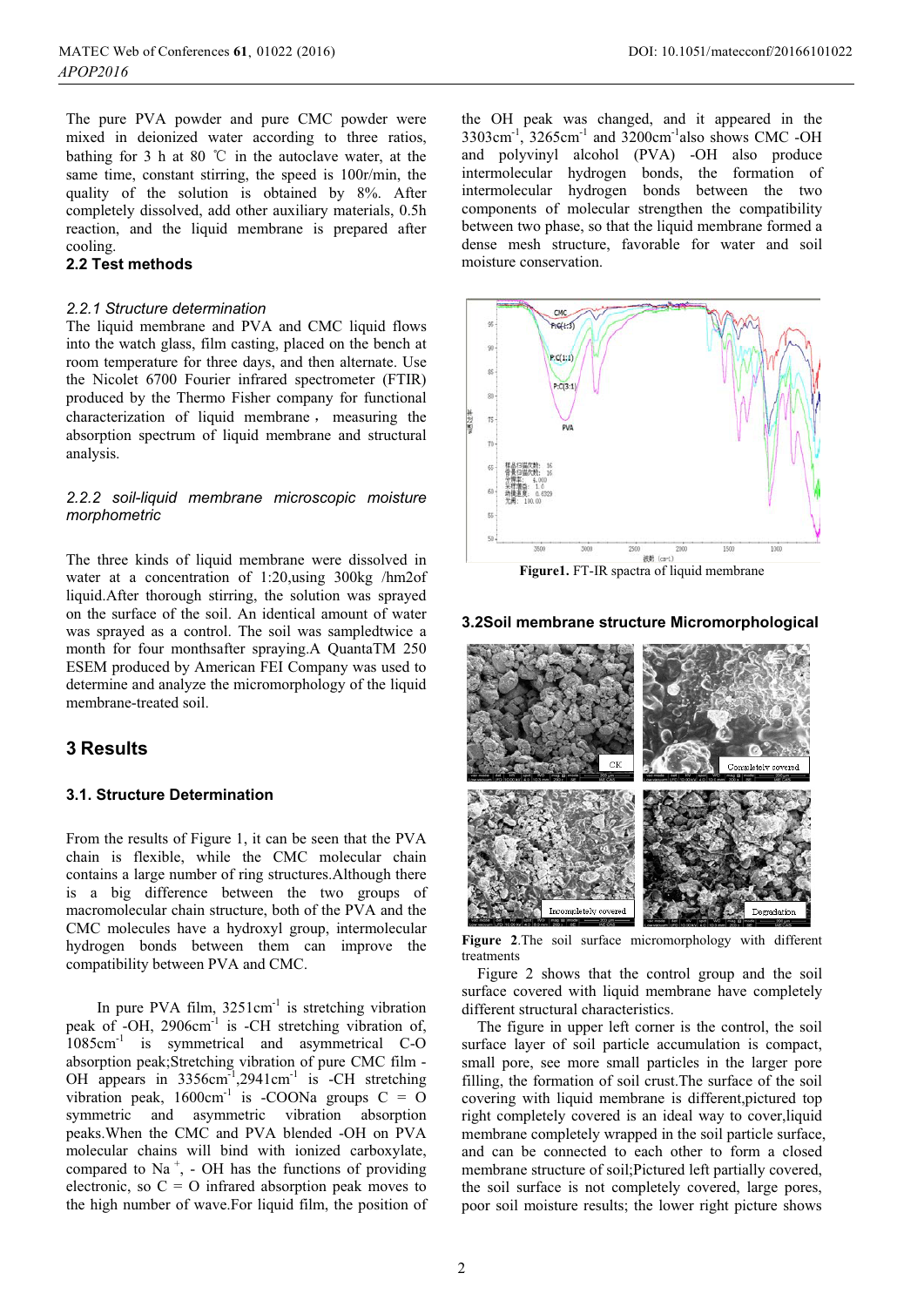the degradation effect after four months,most of the liquid membrane covering the soil surface degrade, only remains connection between part soil particles, Basically lost soil moisture conservation performance.

#### **3.3 Three types of liquid membrane covering effect**

Figure 3 shows the effect of the liquid membrane covering for half of a moon,Wherein the upper left corner picture shows the effect of the 2nd liquid membrane, film is completely wrapped in the soil surface, good sealing effect;top right photo shows the 2nd liquid membrane coverage effect, which is not complete, there are more pores, poor sealing effect; The lower left corner figure shows the effect of the 2nd liquid membrane,the material in the picture is less, more common filamentous material, good connection effect, but the effect is not ideal.The main cause of this phenomenon is that the different components of the liquid membrane.The viscosity of sodium carboxymethyl cellulose solution is relatively high, and the mobility is poor;while the polyvinyl alcohol solution flow better ductility.Therefore, the cover effect of 1nd liquid membrane which containing most polytene is best,no. 2 and no. 3, liquid membrane covering effect is poorer

![](_page_2_Figure_5.jpeg)

**Figure 3**. Three types of liquid membrane coverage of the soil surface micromorphology

### **3.4 The connection of the liquid membrane with soil particles**

Figure4 shows the combination method of liquid membrane and soil particles.The hydrophilic group of the liquid membrane can be formed by hydrogen bonding with many substances, which can produce a bond between the two particles,a molecule can bond a few particles at the same time usually.As shown in the figure,under the effect of flocculant sticky, large particles surface adsorb a lot of fine particles in the soil. There are a lot of connection between the floc particles,forming a lattice-like structure.In the soil, the pore is large and the connectivity is good. The sticky substance formed after dissolution similar to the hydrogen bonding can connect two or more soil particles to form a stable structure.The "key" that plays a role of sticky flocculant can be found everywhere in the soil surface, which has a strong adhesive force. Its role as the the chemical bond in molecular structure, can make the soil particles contact no longer point to point between each other, but the connecting way of lattice frame, make the soil structure more stable and lattice frame of pore in soil not easy to damage. Liquid membrane can cover soil particles,their component filaments can bond soil particles.The improvement of soil physical and chemical properties and the accumulation of organic matter promote the formation of soil structure and enhanced the surface stability.

![](_page_2_Figure_10.jpeg)

**Figure 4.** the connection of the liquid membrane with soil particles

# **4 conclusion**

 $(1)$  The -OH in CMC which is the main component of the liquid membrane and the –OH in PVA can produce intermolecular hydrogen bonds, the formation of hydrogen bonds between the two components of molecular enhanced the compatibility between the two phase,and reached the purpose of increasing the effective group in liquid membrane .and the formation of dense network.

(2) Liquid membrane can effectively bond soil particles, forming a structure of the soil and liquid membrane and reduce evaporation, increase soil moisture conservation performance.In comparison with the micro morphology of different time, it was found that lliquid membrane degradation happens, will not cause pollution of soil environment.

(3)FTIR and ESEM can effectively reveal the soil moisture conservation mechanism of liquid membrane. Through the observation of the soil and liquid membrane in different periods, the degradation of liquid film can be inferred, which can provide theoretical basis for the popularization and application of liquid membrane.